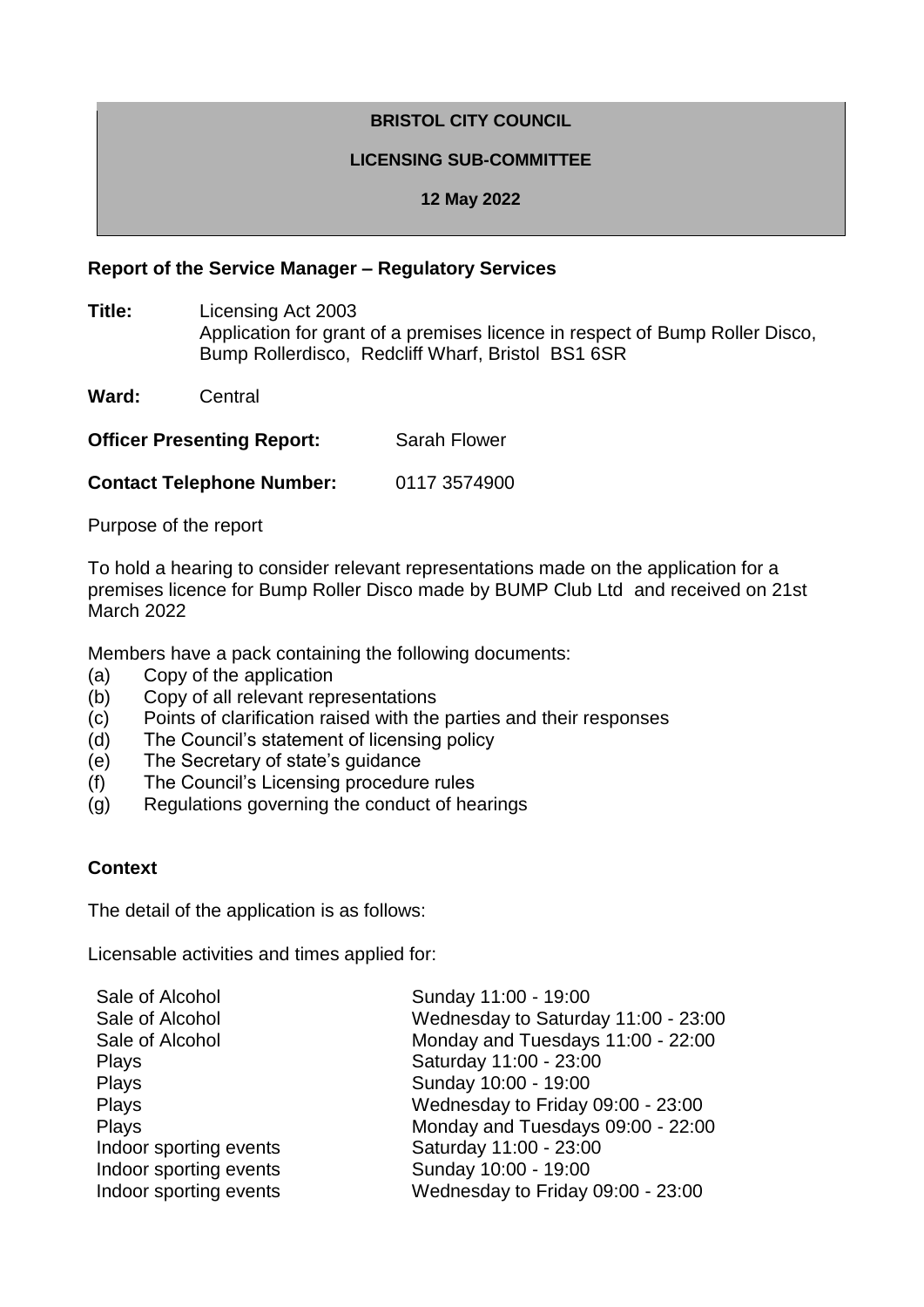| Indoor sporting events | Monday and Tuesdays 09:00 - 22:00   |
|------------------------|-------------------------------------|
| <b>Recorded Music</b>  | Sunday 12:00 - 19:00                |
| <b>Recorded Music</b>  | Wednesday to Saturday 11:00 - 23:00 |
| <b>Recorded Music</b>  | Monday and Tuesdays 11:00 - 22:00   |

Hours the premises will be open to the public:

| Saturday            | $11:00 - 23:00$ |
|---------------------|-----------------|
| Sunday              | $10:00 - 19:00$ |
| Wednesday to Friday | $09:00 - 23:00$ |
| Monday to Tuesday   | $09:00 - 22:00$ |

Non Standard Timings

To operate until 1am New Years Day.

The application was accompanied by an operating schedule setting out the steps the applicant proposes to take to promote the four licensing objectives. If there had been no relevant representations (or if all relevant representations are withdrawn) the council would be bound to grant the application subject only to such conditions as are consistent with the operating schedule accompanying the application. The draft of a licence that could have been issued, having regard to guidance and policy and acting with a view to promoting the four licensing objectives, is appended to this report as Appendix A.

#### **Representations**

1. Relevant representations have been received from the following parties, all of whom have been notified of this hearing and their rights:

 **Andrew Sheppard Caroline Brewer Rachel Lewis Redcliffe West Residents Association Trading Standards Avon And Somerset Constabulary Pollution Control**